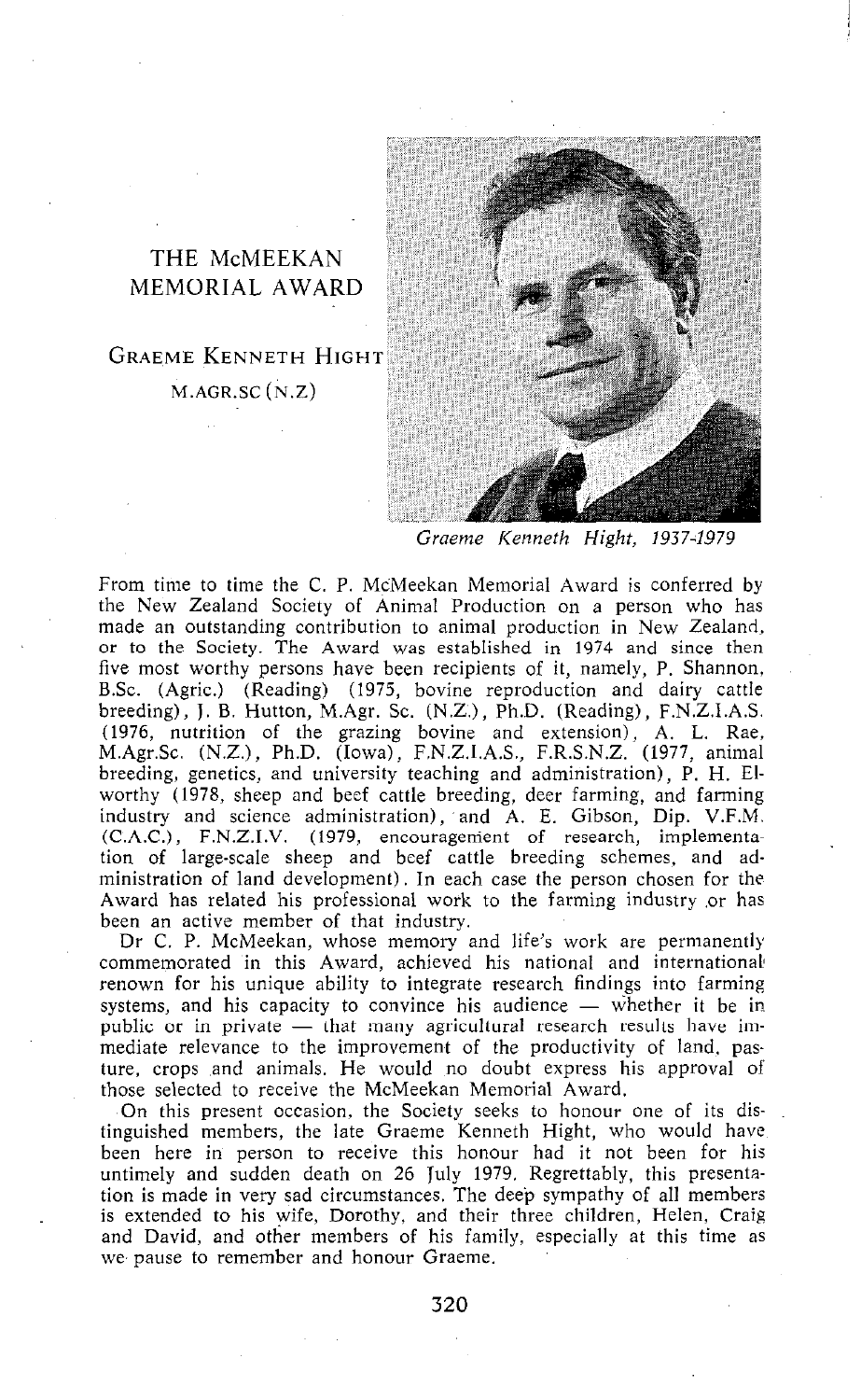Graeme was born .on today's date [ll February] in 1937. so he was only 42 at the time of his demise. He was brought up on a back country hill farm close to the little township of Kohuratahi in north-east Taranaki. He attended the Marco school, a one-room, sole charge school in the backblocks on the road between Kohuratahi and Whangamomona. A fellow pupil was A. H. Kirton. In that locality in the late 1930s. E. Bruce Levy (now Sir Bruce) carried out his pioneering work into the control of fern and woody regrowth and the impovement of h'ill pas tures using the firestick, oversowing with improved grass and clover seeds, applying superphosphate and using judiciously the grazing animal. McMeekan's parents at one time operated the bakehouse 'at Whangamomona, so from these coincidences and background we can appreciate the environment in which Graeme was raised. He was born into farming .in the hill country and knew, from an early age, its solitude, and something of its problems. This, then, was the genesis of his life's work and the challenge which he later accepted with great vigour and purpose.

His secondary education was at New Plymouth Boys' High School where he was a boarder. As the only, son, Graeme's parents wanted him to return to the farm after two years of school. Towards the end of Graeme's second year at school, J. J. Stewart (now Principal of Flock House), who was his house-master and teacher of agriculture, visited with Graeme his parents, Mr and Mrs K. D. Hight, at Kohuratahi. Stewart persuaded them to allow Graeme to continue at school till he had completed his seventh-form year so that he could then proceed to university.

Graeme took a full and active part in school life at New Plymouth, where he was a proven leader and a tenacious player in the 1st XV rugby team. At school he was a cheerful, friendly boy who was popular with his peers and well respected by the staff.

In 1955 Graeme commenced his tertiary education at Victoria University College, Wellington, where he sat three subjects in the Intermediate year. The following year he went to Massey Agricultural College, Palmerston North, to commence his studies for the degree of Bachelor of Agricultural Science which he completed in 1959.

Graeme's undergraduate record was noteworthy for the number of A passes and several failures. It was these failures that spurred him on; no man can be really great unless he has experienced some failures and risen above them. Graeme gained in determination through these experiences.

Graeme commenced studies for a Masters degree in 1960, during which he held the William Hudson Scholarship and the New Zealand Wool Board Scholarship. Characteristically, he started his thesis project on 2 Ianuary 1960 when most people were on vacation. He approached the task with exuberance, enterprise, and determination, working with his sheep from early morning till late evening, followed each night with four or five hours of avid reading of the scientific literature, writing copious notes and preparing detailed, voluminous .assignments. In the abattoir, and in the dissection laboratory, he worked methodically and with a purpose. He wanted to make a definite scientific contribution now that his dream was starting to unfold.

From his thesis, entitled *A Study of the Effects of Undernutrition and Re-alimentation on the Romney Ewe,* two papers were prepared and submitted to scientific journals and their acceptance for publication greatly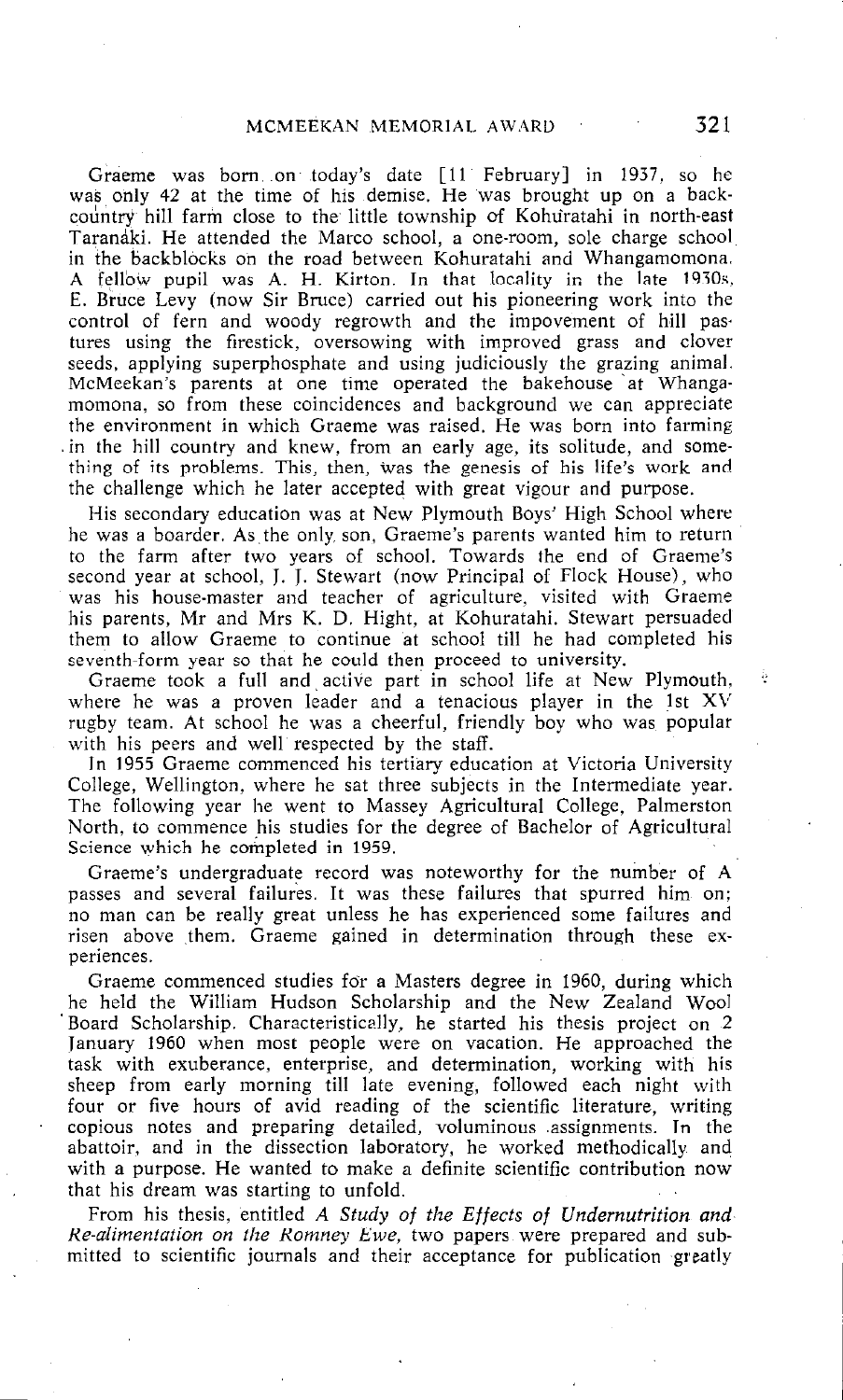stimulated him. Equally important to him was the conferment on him of the degree of Master of Agricultural Science with First Class Honours in Animal Science. These successes gave him the assurance that he was equipped for, and ready to embark on, a career in agricultural research.

During his two postgraduate years at Massey, Graeme developed his critical faculties more fully and gained a sound understanding of the science of animal breeding, growth of animals and their nutrition, and of meat quality. He became very interested in the wonders of DNA and RNA and indeed planned to go to the University of California at Davis to undertake Ph.D studies in this field. He wanted to relate these cell constituents to growth of sheep or cattle. If he had pursued this desire it is unlikely that his contribution to the sheep and beef cattle industries of New Zealand would have been so great.

While in his last years at Massey, Graeme was taken by the writer to. two farms where he was greatly influenced by what he saw and by what was discussed. The first farm was that of W. L. Clinton-Baker at Tupurupuru, Gladstone, in the Wairarapa, where performance recording of cattle was discussed, and the second farm was that of A. G. H. Parker at Wairunga, Maraetotara, Hawke's Bay, where the genetic improvement of sheep was debated during the visit of G. K. Hight, R. A. Barton and A. J. F. Russel (now of HFRO, Scotland) on 16 September 1961. Later that year, on 16 December, Hight, J. N. Clarke (now of the Genetics Section, Ruakura Animal Research Station) and R. A. Barton visited Parker's property where Graeme worked almost through the night calculating selection indexes of Romney rams. On their return to Massey, Hight and Clarke excitedly discussed this visit with their mentor, A. L. Rae, who encouraged them to further consideration of the problem and the ramifications its solution could have on the sheep breeding industry of New Zealand and eventually, possibly, in other countries. Subsequent to these visits, A. G. H. Parker, R. 0. and G. D. Bendall, W. G. Cullen, B. G. and B. R. Hayden and G. K. Hight in partnership with his father, K. D. Hight, at a meeting on 26 November 1966 formed the New Zealand Romney Development Group. W. L. Clinton-Bake joined J. G. Falloon, G. D. Bendall and D. P. Fouhy to establish, on 25 June 1967, the Wairarapa Angus Improvement Group. These two pioneer groups were the forerunners of other large-scale sheep and beef cattle group-breeding enterprises, including those of the Lands and Survey Department.

One of Graeme's activities which demanded much of his energy was his readiness to discuss with many audiences the benefits that would accrue to those who adopted the genetic principles involved in open-nucleus' breeding and who used rams and bulls of high merit for economically important traits. He worked to this end directly with a number of groups and indirectly with others.

In his later years at Massey, Graeme met Dorothy Isobel Wallis who was a trainee nurse at the Palmerston North Public Hospital. The courtship flourished and Graeme and Dorothv were married in Masterton on 20 October 1962. Dorothy was very supportive of her husband, encouraged him when he needed encouragement, and tempered his overenthusiasm on those many occasions when he undertook, or contemplated taking on, an additional and heavy workload. Together they worked on the extensive breeding records from the Waihora scheme of the Lands and Survey

ŷ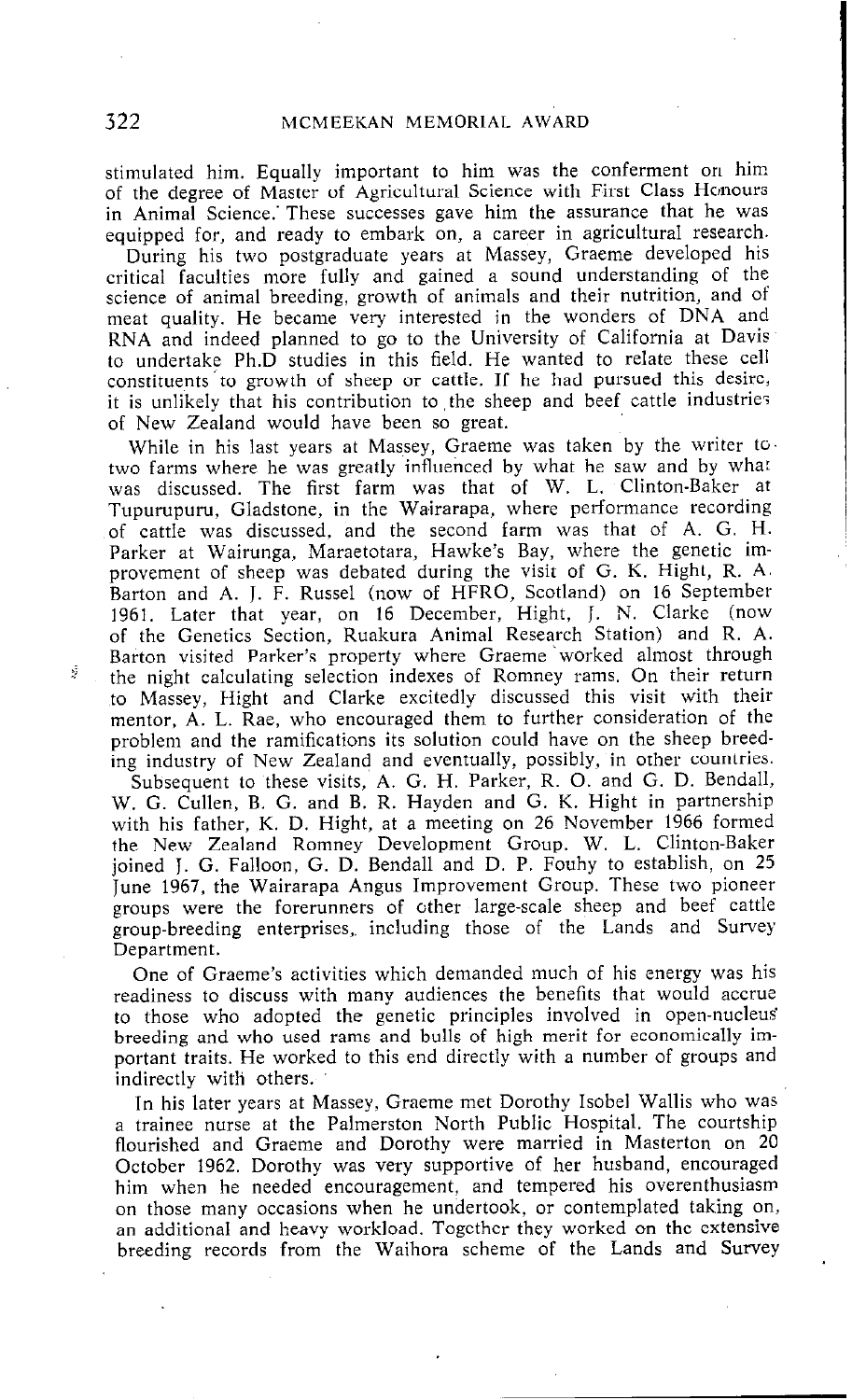Department, Rotorua District, and later Dorothy assumed sole responsibility for their tabulation and analysis. She was his loving helpmate to the very end.

Following the completion of his Masterate studies, Graeme was employed for a few months in the Sheep Husbandry Department at Massey as a Research Assistant. This gave him the opportunity to collect and analyse data relating to carcass composition of open- and woolly-faced



The plaque affixed to the painting bears these words:

N.Z. SOCIETY OF ANIMAL PRODUCTION C. P. McMEEKAN MEMORIAL AWARD

## G. K. HIGHT 1980

The original painting is of a Coromandel landscape by Randall Froude.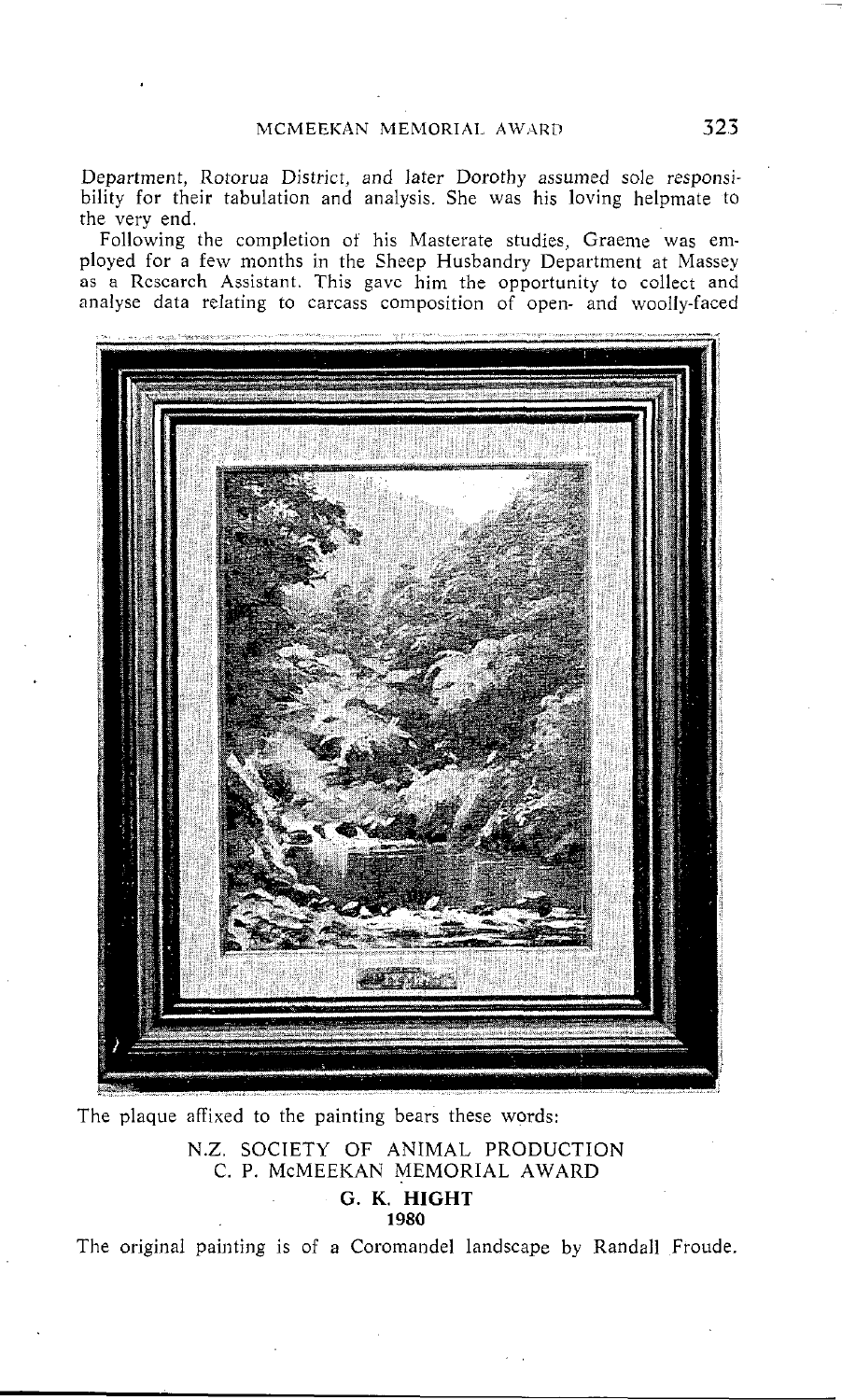Romney ewes. He prepared a paper on this work which was published in 1962. This was his first scientific publication and the two papers from his thesis were his second and third publications, respectively.

He left Massey in 1962 to take up an appointment at Whatawhata Hill Country Research Station, located near Hamilton. He thereby followed in the footsteps of E. A. Clarke, who resigned from the position of Head of the Sheep Husbandry Department at Massey in 1949 to become the foundation Superintendent of Whatawhata. Clarke was followed in that position by, I. J. Inkster, who, in turn, was followed by D. R. Lang. When Lang left the post at Whatawhata, G. K. Hight was appointed Acting Superintendent in July 1971 and Superintendent in 1972, a position which he finally accepted with considerable' reluctance. The position was redesignated as Director in October 1975.

Graeme's 17 years at Whatawhata were full of achievement. He wrote and published some 77 papers and articles which appeared in scientific journals, or in the farming press, including several chapters in books on sheep and beef cattle production. His output of scientific and other writings did not diminish as he assumed increasing administrative responsibilities. The reviews he presented in recent years clearly showed his deep concern for the whole spectrum of the hill country: the people who lived in the hills and their socio-economic problems; the great and untapped potential of the hill country, especially in wool and meat produc tion; the need for specific research and specialized agricultural extension services for those who work and manage farms in the hill country; and the need to stimulate better and greater production from the hills were ' constantly being advocated by him, not only from public platforms and in articles, but also to the NRAC Hill Country Research Working Party. of which he had been a key member. This was also his clear message conveyed to this Society in his Presidential Address only 12 months ago.

His research endeavours covered a wide field. One of his first projects on joining the then Department of Agriculture was concerned with the growth of hoggets, especially in the autumn. He collaborated with a number of colleagues in seeking a solution to the problem of autumn illthrift of hoggets. The study extended to the flats at the Manutuke Research Station, near Gisborne, where he worked with D. P. Sinclair and published two papers jointly with him in 1965 and 1967.

Early in his career at Whatawhata, Graeme focused attention on the beef breeding cow. He published a number of papers dealing specifically with the nutrition of the beef cow pre- and post-partum and these greatly influenced teaching and extension activities. They were the first such studies based on a beef cow herd in the New Zealand hill country environment. Other papers followed which threw light on, and gave guidance to, various cow management practices, including artificial insemination of beef cows.

Simultaneously with these cattle projects, Graeme was collecting, analysing and publishing the results of research initiated by E. A. Clarke into crossbreeding of sheep (Border Leicester  $\times$  Romney) and contrasting the crossbreds with straightbred Romneys. He later compared Friesian, Friesian  $\times$  Angus and Angus cattle on the hills at Whatawhata as an extension of his earlier crossbreeding studies with sheep. Important conclusions were drawn from the cattle crossbreeding project in that they highlighted the advantages of the superior growth rate of the Friesian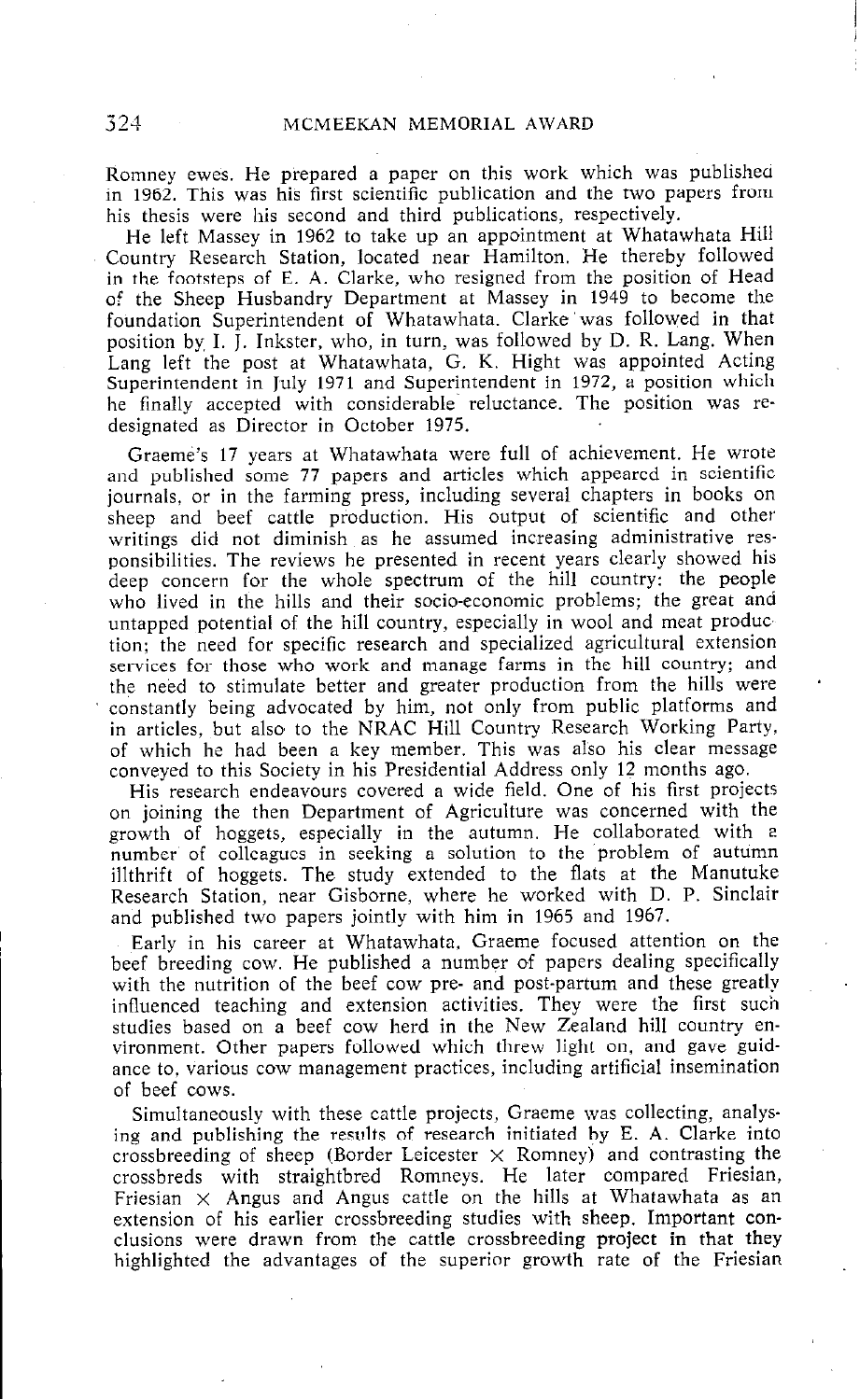and the greater milk production of this breed compared with that of the Angus, even under hill country conditions.

In later years Graeme devoted a great deal of time, effort and thought to the improvement of sheep and beef cattle through selection of animals of enhanced performance. This involved him in a close working relationship with various group breeding people, and from 1968 with A. E. Gibson and others administering the Waihora sheep and beef cattle breeding schemes of the Lands and Survey Department, already referred to. He published, either on his own or jointly, several papers dealing with group breeding and was a frequent speaker on this subject at farmers' gatherings throughout the country.

In addition to all this research, extension and writing activity, Graeme carried a heavy administrative load. He was responsible for a staff of 46, including 13 scientists working on problems of sheep and beef cattle nutrition, animal breeding, animal management, reproductive physiology, wool production, agronomy, and soil fertility. His duties extended to the physical development of the Station of 810 ha, involving pasture improvement, weed control, fencing, roading, water reticulation, and topdressing and oversowing. He was also responsible for the routine managemen of animals and the provision of special facilities to satisfy research requirements.

Graeme was highly regarded as an administrator. The papers in his "in-tray" were always attended to with dispatch, as were the various matters concerning his staff. He circumvented the barriers mounted by the bureaucrats and despised their cant. He cut through "red tape" because he wanted to get on with the tasks he set himself and his colleagues. Everything was tackled with urgency because Graeme strongly believed in the need to serve the industry for which he had assumed so heavy a responsibility. He wanted to help the hill country farmers of New Zealand in all manner of ways. He had gained their confidence and they were listening and acting on his advice.

Graeme's reputation was of the highest. He was well respected as a scientist, and in the sheepfarming industry. He was developing an international niche through his visits to Australia and the U.S. to deliver papers and through the stream of overseas visitors to his beloved Whatawhata. He was due to travel to Spain in October 1979 to act as a consultant to an INIA/World Bank project.

He was always available to help and advise. His willingness to do this extended over a very wide range of people -- from university students of agriculture, to farmers, to fellow scientists, to members of various State departments  $-$  and this was often well beyond the call of duty. He was particularly helpful and stimulating to students, whom he regarded as being important and special people. But this was also his approach to everyone  $-$  all benefited from his warm personality, his sincerity, and his earnest desire to be helpful.

When others would have relaxed at the weekend, Graeme would travel to the family farm in the Huntly district and undertake all kinds of jobs. In recent times he assumed full control of this sheep property, but only outside of his hours of work at Whatawhata which often amounted to 50 to 60 a week. There was no possible conflict between his professional position and his private interests in farming. These "off Station" activities provided him with a sense of reality and a better and deeper